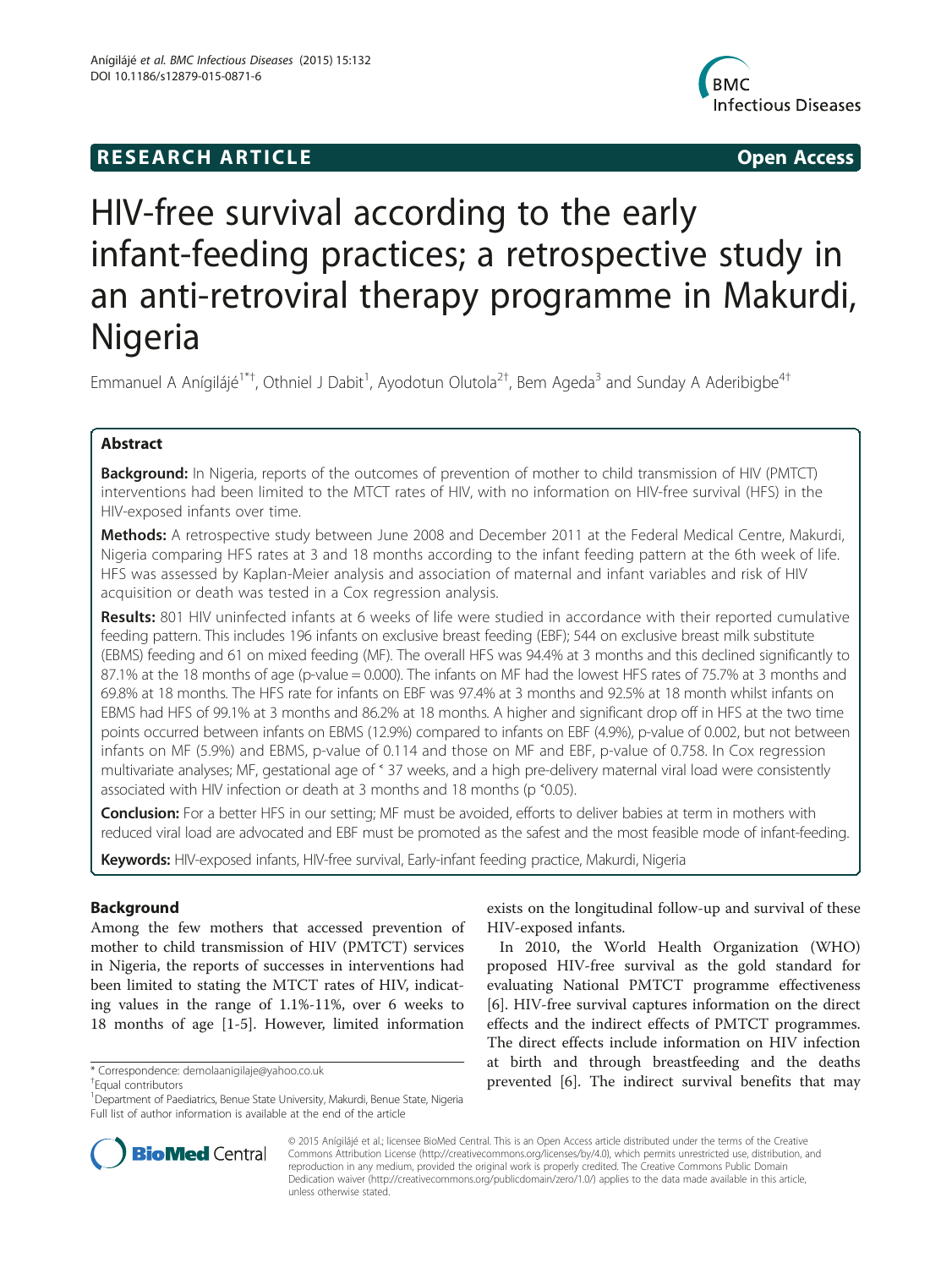accrue to HIV-exposed children who do not become infected are also important [\[6](#page-11-0)].

Breastfeeding provides immunity against diarrhoeal disease and pneumonia, but these benefits have to be balanced against the risk of HIV transmission via breast milk [\[7,8](#page-11-0)]. Replacement feeding when exclusive is expected to prevent HIV transmission that occurs via breast milk. However, in areas where water supply is unsafe and poverty is rife, it increases infants' mortality from diarrhoea and malnutrition [[9\]](#page-11-0). Therefore, the WHO recommends replacement feeding as an alternative to breastfeeding only when it is affordable, feasible, acceptable, safe and sustainable (AFASS) [\[10\]](#page-11-0). Unfortunately, in Nigeria, the AFASS criteria are rarely met even in programmes where Breast-Milk Substitutes (BMS) are provided free of cost and mixed feeding is a common practice [[11,12\]](#page-11-0). Mixed feeding combines the risk of HIV transmission through breastfeeding with the increased risk of mortality associated with replacement feeding [\[13,14](#page-11-0)].

Bearing the foregoing in mind and to the best of the Authors' knowledge, there is no study that has reported the HIV-free survival rates in Nigerian HIV-exposed infants.

Therefore, we conducted a retrospective study among HIV-exposed babies delivered between June 2008 and December 2011 and compared the cumulative HIV-free survival rates at 3 and 18 months of life according to the early infant feeding modalities at the 6th week of life.

#### **Methods**

## Study area and setting

The study was carried out at the Paediatric antiretroviral therapy (ART) Clinic of the Riverside Specialist Clinics of the FMC, Makurdi. The facility is supported by the AIDS Prevention Initiative in Nigeria (APIN)/Harvard PEPFAR (The USA President's Emergency Plan for AIDS Relief) programme.

#### Ethical consideration

Upon recruitment into the care and ART programme, parents or caregivers of the HIV-exposed infants had initially provided written informed consent for the use of their data for research as approved by the Research and Ethics Committee of the FMC, Makurdi and the APIN/Harvard PEPFAR programme. For this study, permission was sought for and gotten for the use of the relevant data.

#### Study design and population

It was a retrospective study between June 2008 and December 2011. Included were HIV-exposed uninfected infants at 6 weeks that were delivered to HIV-infected mothers who had received PMTCT interventions at

FMC, Makurdi. Excluded were; (i) infants of HIVinfected mothers who did not attend antenatal care at FMC, Makurdi and whose mothers did not receive antiretroviral drugs (ARVs) for PMTCT;(ii) infants who had received blood transfusion and or those with a proven history of sexual abuse that may suggest horizontal mode of HIV transmission; (iii) infants who were on breastfeeding but whose mothers died before the 6th week of life; (iv) the second of a set of twin; (v) infants whose DNA/PCR results were equivocal (vi); and infants whose DNA/PCR were positive at the 6th week of life that may be suggestive of an in-utero or intra-partum HIV transmission [\[15,16](#page-12-0)].

### Follow-up of HIV positive pregnant mothers and their infants and operational definitions

HIV-exposed infants were first seen within the first 24 hours of life and thereafter, every 2-week for the first 6 weeks, every month for the first 3 months and 3-monthly till the age of 18 months. Early infant diagnoses with the DNA/PCR were offered routinely at the 6th week and at the 3rd month of life and the HIV antibody test at the 18th month when infants were then discontinued from care when found to be HIV uninfected and in optimal nutritional state. Infants found to be HIVinfected at any point in time were promptly commenced on highly active antiretroviral therapy (HAART) in accordance with the clinical and age-dependent immunological criteria of WHO guideline of 2006 [\[17](#page-12-0)].

Infants were regarded as HIV-infected if two samples were positive for HIV DNA/PCR and or there was a positive HIV serology at 18 months. If HIV DNA/PCR test was negative and or HIV serology was negative at the 18 months, the infants were said to be HIV uninfected. Co-trimoxazole prophylaxis was given to all infants from the 6th week of life. HIV infected women who had been on HAART before conceptions were counselled on optimal adherence to HAART throughout the antenatal visits. PMTCT treatment guidelines for the HIV-infected pregnant women also followed the 2006 WHO recommendations [[17\]](#page-12-0). During the first ANC visit, pregnant women whose HIV status were unknown received HIV testing and counselling and those found to be HIV-infected were screened for clinical and immunological eligibility for the commencement of HAART. Mothers who were eligible [i.e., having Clusterof- differentiation- 4 T lymphocytes (CD4) counts ˂ 200 cells/mm<sup>3</sup> ] received HAART regimen including Zidovudine (AZT) or Stavudine (d4T) plus Lamivudine (3TC) plus Nevirapine (NVP). Women not eligible for HAART had AZT from 28 weeks of gestation and were given single-dose NVP and 3TC during labour and delivery and also, a 7-day tail of 3TC and AZT postpartum. HIV-exposed babies received a single dose of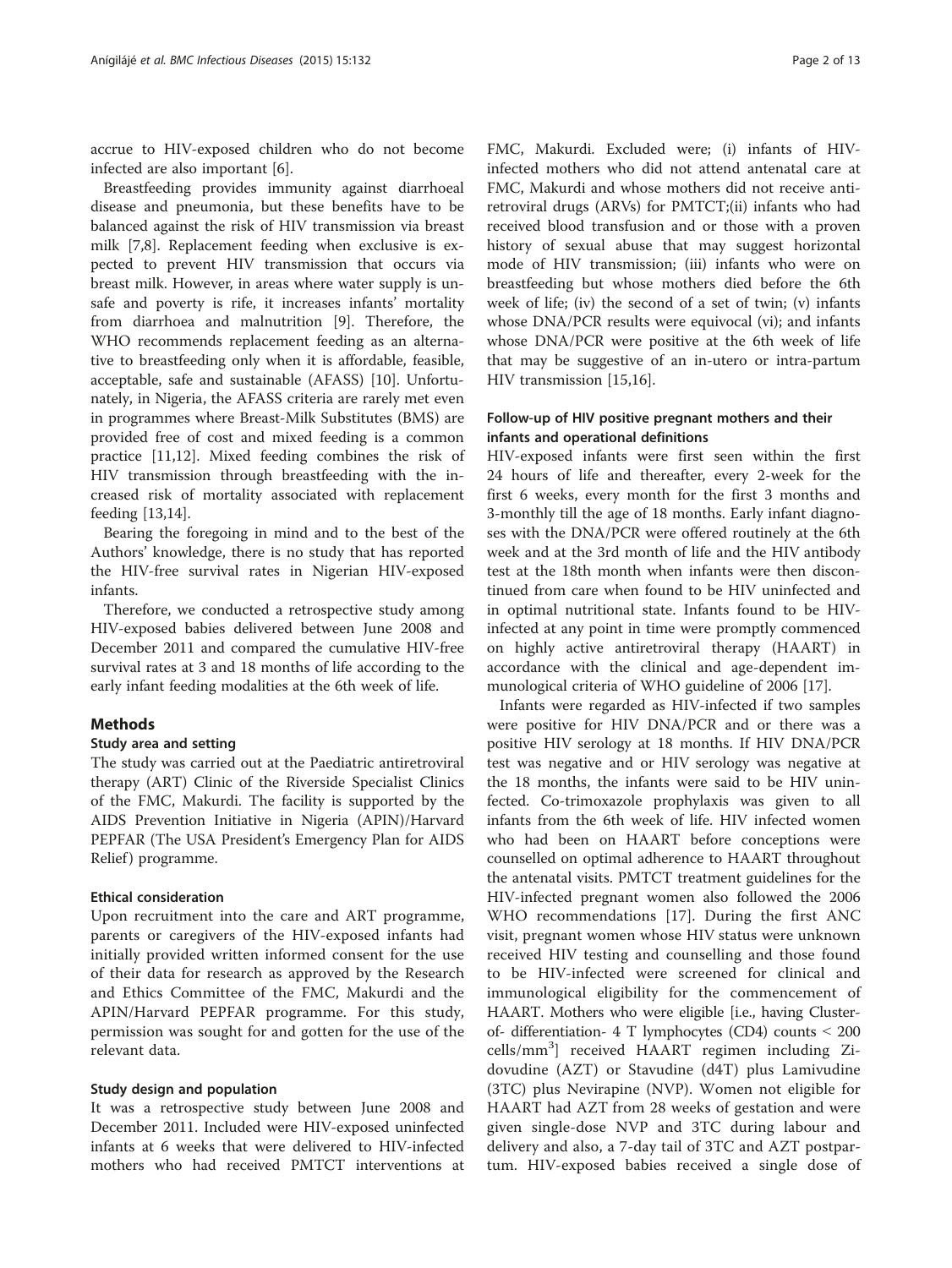Nevirapine (sdNVP) which was given within the first 72 hours of life and also AZT given for 7 days. Babies have option of being fed with either exclusive breast milk substitutes feeding (EBMS) for the first 6 months of life when AFASS or exclusive breastfeeding (EBF) for the first 6 months of life in accordance with the Nigerian Guidelines for Paediatric HIV and AIDS Treatment and Care of 2007 [[18](#page-12-0)]. Mixed feeding was thoroughly discouraged. Mothers received infant-feeding counselling during antenatal care and were allowed to make informed choices on EBMS or EBF. For mothers who opted for EBMS, they were taught on the hygienic technique of constituting the BMS using cooled boiled water, stipulating the use of cups and discouraging bottle-feeding. The programme provided a 6-month (on a monthly discrete prescription) supply of free infant formula to mothers who opted for EBMS. In order to enhance the safety of EBMS, mothers also received free Sodium hypochlorite (Water Guard®). Detailed feeding histories were from maternal recalls.

For the purpose of this study, the cumulative feeding pattern reported up to the 6th week of life was used to group the infants. The definitions of EBF, EBMS (Replacement feeding) and Mixed feeding (MF) were as described previously [\[7](#page-11-0),[17,19\]](#page-12-0). Two episodes of instances of mixed feeding were required for MF in this study. Late-post-natal- HIV- transmission (PNT) was assumed in infants who were DNA/PCR negative at their 6-week visit but were DNA/PCR positive at the 3rd month or HIV serology positive subsequently. This reflects HIV infection that is unequivocally attributable to breastfeeding [[7,](#page-11-0)[15\]](#page-12-0) having excluded infants with horizontal HIV transmission and this was the focus of this study.

## Data collection

Data were from both electronic databases and Patients' Record files of mother-infants pairs. Time-dependent information such as; infants' HIV status state (positive or negative), infants that were Lost to follow-up, and the Vital status state (dead or alive) were particularly sought for cumulatively up to the 6th week, the 3rd month and the 18th month of follow-up.

#### Measured outcome

Cumulative HIV- free survival rates at 3 and 18 months of follow-up according to early infants' feeding at 6 weeks of life.

#### Statistical analysis

Statistical analysis was done using the SPSS version 16. Characteristics were summarized using means and medians for continuous variables and proportions for categorical variables. The Mann–Whitney (two groups)

and Kruskal-Wallis (three groups) tests were used for association between and among the medians and unpaired 't' test (two groups) and one-way ANOVA (three groups) were used for the means. Pearson Chi-squared test or Fischer's exact test was used for categorical variables. Cumulative HIV- free survival, HIV transmission and Mortality at the 3rd and 18th month of life were assessed by Kaplan-Meier analysis according to the reported early infant feeding pattern (i.e. EBF, EBMS, and Mixed) at the 6th week. Sample t-test between proportions was used to test the decay in HFS rates between EBF and EMBS over 3 to 18 months. Association of maternal and infant variables and risk of HIV acquisition or death was tested in a Cox regression analysis. The model included maternal and infant factors significant at  $p \leq$ 0.1 in Univariate analyses and  $\alpha$  priori factors [\[16\]](#page-12-0)maternal CD4 count and viral load, breast mastitis, low birth weight, oral sores/oral thrush in the infants- for MTCT regardless of their level of significance. The clinical endpoints for calculating HIV-free survival included time to HIV infection or time to death. The date of the first event (either HIV infection or death if the child experienced both events) was used as the event date. Censoring for the HIV-free survival, HIV-infection and mortality outcomes occurred due to loss –to- follow-up at the visit when this was first noted. For all analyses, confidence intervals (CI) were set at 95% level and pvalues less than 0.05 were considered statistically significant.

#### Results

Figure [1](#page-3-0) is the schematic diagram of the follow-up of the infants in the study. 855 infants were born alive to HIV-infected mothers but only 801 infants who were DNA/PCR negative at the 6th week were included in the study. Reasons for the exclusion of the other 54 infants were as shown in Figure [1](#page-3-0). Among these 801 infants, 206 mothers had initially opted for EBF and 595 mothers for EBMS within the first 24 hours of birth (i.e., intention -to -feed). However, by the 6th week of followup, 61 infants were already mixed- fed. This included 10 of the initial exclusive breast-feeders (i.e., EBF uptake of 95.1%) and 51 of the initial replacement feeders (EBMS uptake of 91.4%). Among the MF infants, the infant feeds in addition to the mix of breast milk/BMS (43 infants, 70.5%) were maize gruels in 12 infants, (19.6%, 12/ 61) and cocoa beverages (Milo®) in 6 infants, (9.8%, 6/ 61). At the 3rd month of life, after excluding infants that were lost to follow-up and those that died, 94.9% (186/ 196) of the infants were still on EBF, 95.8% of the infants were still on EBMS, and 78.7% were still mix-feeding. Same proportions were on these feeding patterns by the 6th month.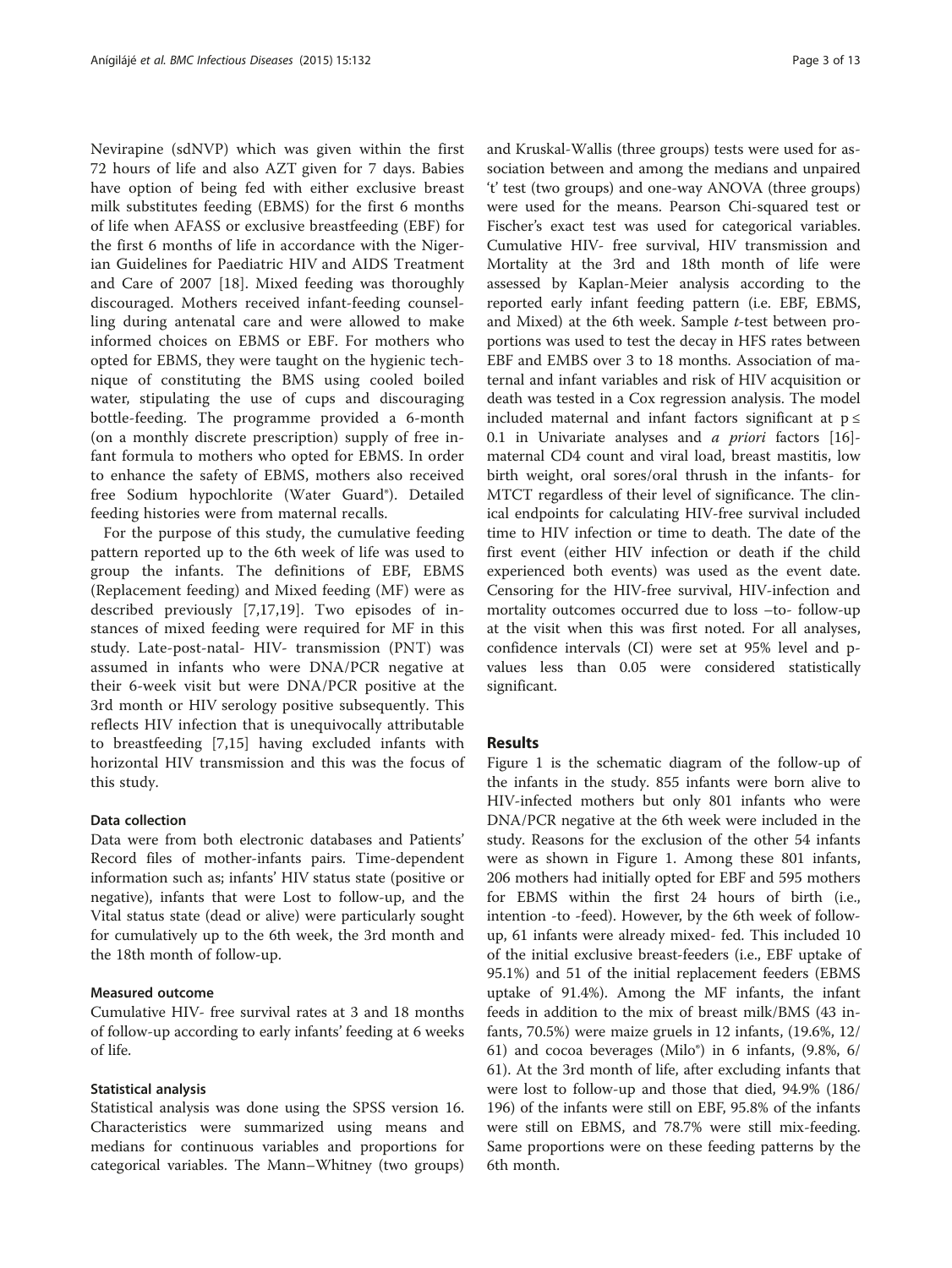<span id="page-3-0"></span>

## Maternal and infant characteristics according to the early infants' feeding pattern

Table [1](#page-4-0) shows that out of the 801 infants, 401 were males (M) and 400 were females (F) with a M; F ratio of 1: 0.99. Ninety four percent (751/801) of the mothers in this cohort received HAART for their own HIV disease. Most of these women (336/751, 44.7%) were on HAART before pregnancy. Among the 415 mothers who initiated HAART during pregnancy, 290 (38.6%) were commenced during the first trimester while 25 (3.3%) and 100 (13.3%) initiated HAART during the second and the third trimester respectively. A significant

number of mothers who opted for EBMS were primiparous when compared with EBF alone (P value 0.008) as well as when compared with infants on EBF and MF (P value 0.04).

## HIV-free survival, HIV-infection and infants' mortality according to the early infants' feeding pattern

Table [2](#page-6-0) shows that the overall cumulative HIV-free survival rate was 94.4% at 3 months and this declined significantly to 87.1% at the 18 months of age (p-value; 0.000). The 3 month cumulative HIV-free survival rates for the EBF, the EBMS and the Mixed fed infants were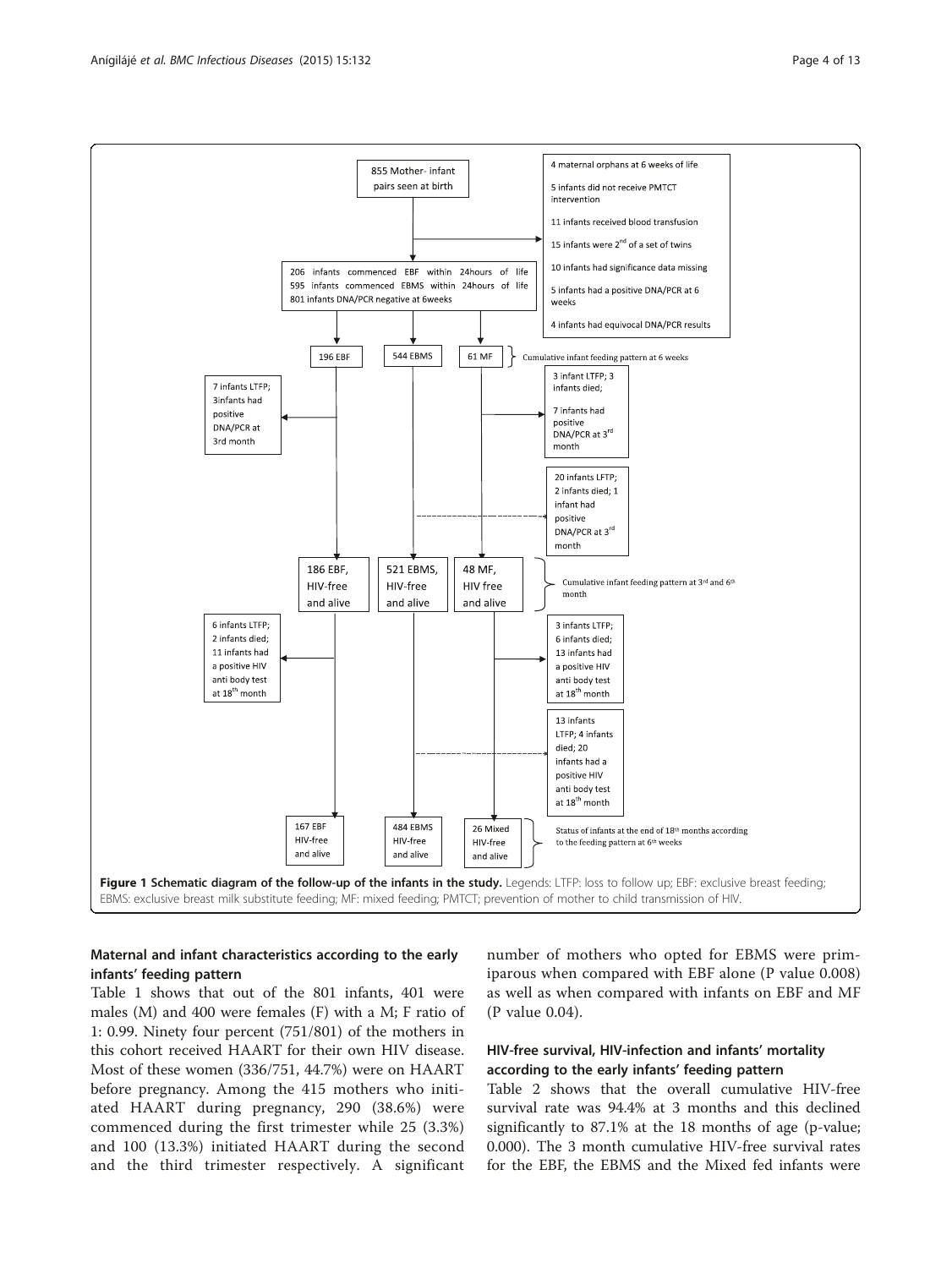| the early (first 6 weeks) feeding pattern |                 |                      |               |
|-------------------------------------------|-----------------|----------------------|---------------|
| <b>Variables</b>                          | EBF<br>N (%)    | <b>EBMS</b><br>N (%) | ΜF<br>N (%)   |
| Gender                                    |                 |                      |               |
| Male                                      | 95 (48.5)       | 278 (51.1)           | 28 (45.9)     |
| Female                                    | 101(51.5)       | 266 (48.9)           | 33 (54.1)     |
| Total number                              | 196             | 544                  | 61            |
| Birth weight                              |                 |                      |               |
| Mean (SD)                                 | 2.91 (0.35)     | 2.88 (0.43)          | 2.86 (0.36)   |
| $<$ 2500 g                                | 17(8.7)         | 59 (10.8)            | 4(6.6)        |
| $≥2500$ g                                 | 179 (91.3)      | 485 (89.2)           | 57 (93.4)     |
| Gestational age at<br>birth               |                 |                      |               |
| <37 weeks                                 | 5(2.6)          | 21 (3.9)             | 2(3.3)        |
| ≥37 weeks                                 | 191 (97.4)      | 523 (96.1)           | 59 (96.7)     |
| Mode of delivery                          |                 |                      |               |
| Vaginal                                   | 189 (96.4)      | 513 (94.3)           | 59 (96.8)     |
| EME C/S                                   | 6(3.1)          | 27(5.0)              | 1(1.6)        |
| ELE C/S                                   | 1(0.5)          | 4(0.7)               | 1(1.6)        |
| <b>ROM</b>                                |                 |                      |               |
| <4 hours                                  | 182 (92.9)      | 507 (93.2)           | 57(93.4)      |
| $\geq$ 4 hours                            | 13(6.6)         | 33 (6.1)             | 3(4.9)        |
| No ROM                                    | 1(0.5)          | 4(0.7)               | 1(1.6)        |
| Vaginal tear                              |                 |                      |               |
| Yes                                       | 50 (25.5)       | 133(20.8)            | 17 (27.9)     |
| No                                        | 146 (74.5)      | 431 (79.2)           | 44 (72.1)     |
| Infants' oral thrush                      |                 |                      |               |
| Yes                                       | 3(1.5)          | 10(1.8)              | 3(4.9)        |
| No                                        | 193 (98.5)      | 534(98.2)            | 58 (95.1)     |
| Infants' oral sore                        |                 |                      |               |
| Yes                                       | 5(2.6)          | 8(1.5)               | 2(3.3)        |
| No                                        | 191 (97.4)      | 536 (98.5)           | 59 (96.7)     |
| Mother's age group<br>in years            |                 |                      |               |
| Mean (SD)                                 | 28.8 (5.4)      | 29.0(5.4)            | 28.9(5.6)     |
| $15 - 24$                                 | 38 (19.4)       | 99 (18.2)            | 13(21.3)      |
| 25 - 34                                   | 133 (67.9)      | 360 (66.2)           | 40 (65.6)     |
| $35 - 39$                                 | 21(10.7)        | 71 (13.1)            | 5(8.2)        |
| $\geq 40$                                 | 4 (2.0)         | 14 (2.6)             | 3(4.9)        |
| *Mothers' CD4 count                       |                 |                      |               |
| $(Cell/mm^3)$                             | 176             | 490                  | 55            |
| Median (IQR)                              | 408 (335–537.8) | 403 (316–557)        | 377 (286–505) |
| < 200                                     | 10(5.1)         | 39 (7.2)             | 6(9.8)        |
| $200 - 349$                               | 41 (20.9)       | 119 (21.9)           | 13 (21.3)     |
| $359 - 499$                               | 79 (40.3)       | 178 (32.7)           | 21 (34.4)     |
| $\geq$ 500                                | 46 (23.5)       | 154 (28.3)           | 15 (24.6)     |

#### <span id="page-4-0"></span>Table 1 Maternal and infant characteristics according to the early (first 6 weeks) feeding pattern

## Table 1 Maternal and infant characteristics according to the early (first 6 weeks) feeding pattern (Continued)

| Missing                                                                                       | 20 (10.2)      | 54 (9.9)         | 6(9.8)         |
|-----------------------------------------------------------------------------------------------|----------------|------------------|----------------|
| *Mothers' viral load                                                                          |                |                  |                |
| (Copies/ml)                                                                                   | 175            | 474              | 56             |
| Median (IQR)                                                                                  | 200 (200-2198) | 200 (200-1468.8) | 200 (200-2775) |
| < 1000                                                                                        | 117(59.7)      | 328 (60.3)       | 39 (63.9)      |
| $1000 - 9999$                                                                                 | 33 (16.8)      | 95 (17.5)        | 9 (14.8)       |
| $10,000 - 99,999$                                                                             | 19 (9.7)       | 41 (7.5)         | 6(9.8)         |
| ≥100,000                                                                                      | 6(3.1)         | 10(1.8)          | 2(3.3)         |
| Missing                                                                                       | 21 (10.7)      | 70 (12.9)        | 5(8.2)         |
| <b>^PMTCT</b> Intervention<br>in the mother                                                   |                |                  |                |
| HAART                                                                                         | 188 (95.9)     | 505 (92.8)       | 58 (95.1)      |
| ARV                                                                                           | 8(4.1)         | 39 (7.2)         | 34.9           |
| *Mothers'<br>hemoglobin                                                                       |                |                  |                |
| <10 g/dl                                                                                      | 21 (10.7)      | 86 (15.8)        | 11 (18.0)      |
| ≥10 g/dl                                                                                      | 175 (89.3)     | 458 (84.2)       | 50 (82.0)      |
| §Mothers' Parity                                                                              |                |                  |                |
| 1                                                                                             | 84(42.9)       | 263 (48.3)       | 28 (45.9)      |
| 2 – 4                                                                                         | 81 (41.3)      | 237 (43.6)       | 28 (45.9)      |
| $\geq 5$                                                                                      | 31 (15.8)      | 44 8.1           | 58.2           |
| Mothers' religion                                                                             | 188(95.9)      | 528 (97.1)       | 60 (98.4)      |
| Christianity                                                                                  | 8 (4.1)        | 16(8.1)          | 1(1.6)         |
| Islam                                                                                         |                |                  |                |
| Breast problems<br>reported or<br>diagnosed at any<br>time between birth<br>and the 6th month |                |                  |                |
| Yes                                                                                           | 4(2.0)         | 14(2.6)          | 293.3)         |
| Νo                                                                                            | 196(98.0)      | 530 (97.4)       | 59 (96.7)      |
| Mothers' vital status at<br>18 month                                                          |                |                  |                |
| Dead                                                                                          | 2(1.0)         | 5(0.9)           | 0(0)           |
| Alive                                                                                         | 194 (99.0)     | 539 (99.1)       | 61 (100)       |
| Mothers' level of<br>education                                                                |                |                  |                |
| None                                                                                          | 52 (26.5)      | 109 (20.0)       | 13(21.3)       |
| Primary                                                                                       | 44 (22.4)      | 133 (24.4)       | 12 (19.7)      |
| Secondary                                                                                     | 97 (49.5)      | 296 (54.4)       | 36 (59.0)      |
| Tertiary                                                                                      | 3(1.5)         | 6(1.1)           | 0(0)           |
| Mothers' marital<br>status                                                                    |                |                  |                |
| Without a partner                                                                             | 7(3.6)         | 29(5.3)          | 5(8.2)         |
| With a partner                                                                                | 189 (96.4)     | 515 (94.7)       | 56 (91.8)      |
| Mothers/family<br>monthly income                                                              |                |                  |                |
|                                                                                               | 149 (76.0)     | 409 (75.2)       | 52 (85.2)      |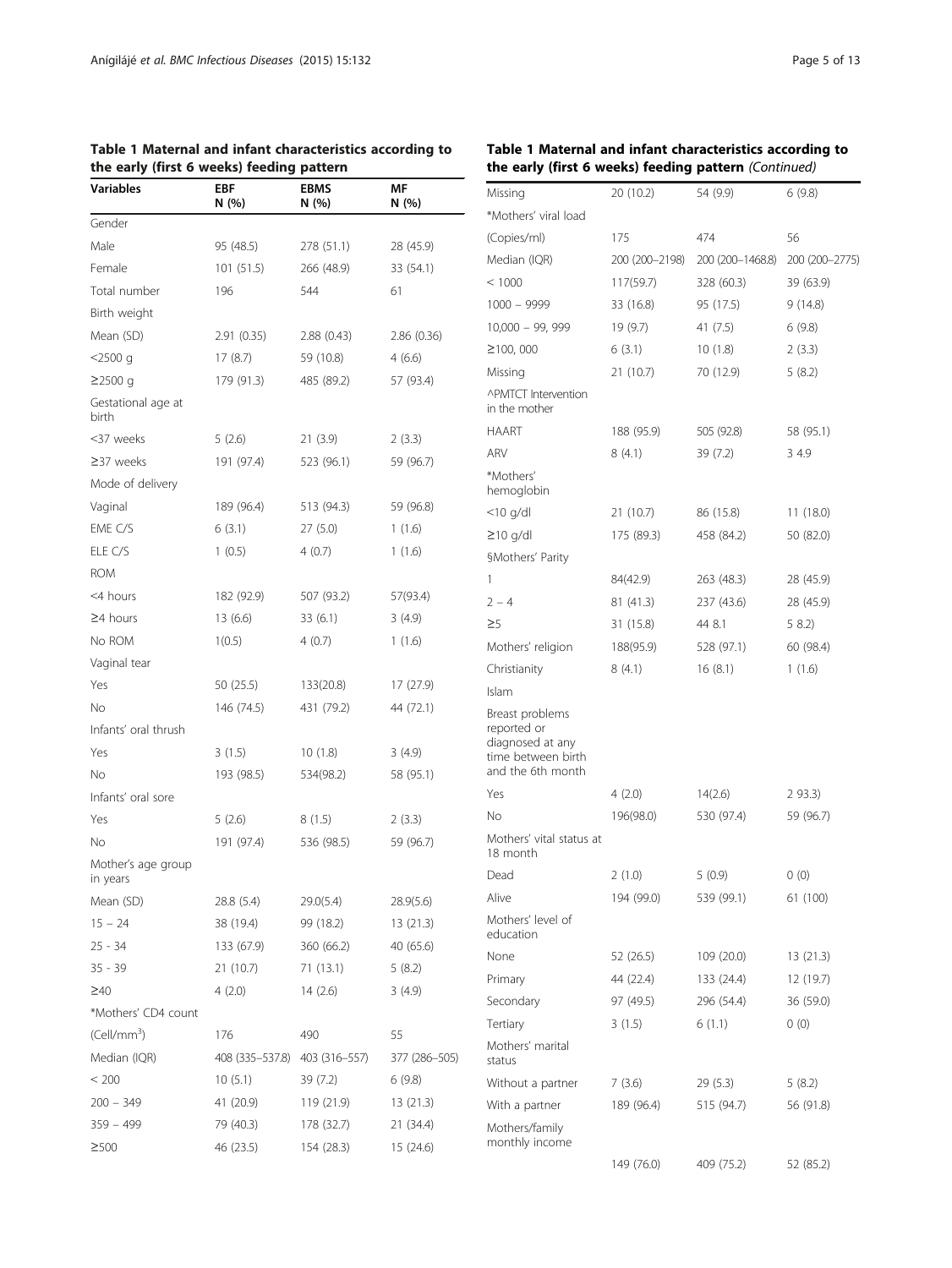Table 1 Maternal and infant characteristics according to the early (first 6 weeks) feeding pattern (Continued)

| Below minimum<br>wage $(\sim 105$ USD) |           |            |         |
|----------------------------------------|-----------|------------|---------|
| Minimum wage and<br>above              | 47 (24.0) | 125 (24.8) | 9(14.8) |

**Legends:**  $N =$  number;  $SD =$  standard deviation;  $IQR =$  interquartile range; EME  $C/S$  = emergency caesarean section; ELE  $C/S$  = elective caesarean section;  $EBF =$  exclusive breast feeding:  $FBMS =$  exclusive breast milk substitute feeding; MF = mixed feeding; ROM = rupture of membrane; PMTCT = prevention of mother to child transmission of HIV; USD = united states dollars;  $* =$  pre-delivery values;  $\wedge =$  Most of these women (336) were already on HAART before conception, 290 were commenced on HAART at the first trimester and 25 and 100 mothers started HAART during the second and the third trimester respectively;§ = significant p values exist among primiparous women who opted for EBMS when compared with EBF alone (P value 0.008) as well as when compared with infants on EBF and MF (P value 0.04).

97.4%, 99.1%, and 75.7% respectively. Pair-wise comparison at the 3rd month for HIV-free survival rates between EBF and EBMS infants was not significant at pvalue of 0.078 but was significant between EBF and MF (p-value; 0.000) and between EBMS and MF (p value; 0.000). There was a fall in the cumulative HIV-free survival rates at 18 month from the 3rd month rates for all the three feeding patterns with values for EBF, EBMS and MF being 92.5%, 86.2% and 69.8% respectively. When the rate of fall in HFS between the two time points was compared between infants on EBF (97.4% to 92.5%, i.e. 4.9%) and those on EBMS (99.1% to 86.2%, 12.9%), a significant difference (p-value of 0.002) was gotten. The rate of fall in HFS was however not significant between infants on MF (75.7% to 69.8%, 5.9%) and EBMS, p-value = 0.114 and between infants on MF and EBF, p-value  $= 0.758$ .

By the 3rd month, HIV-infection had been confirmed in 3 infants on EBF, 7 infants on MF but only in one infant on EBMS, with significant cumulative late-postnatal-HIV-infection rates of 1.5% (95% CI;0.004-2.99) in EBF, 0.2% (95CI;0.014-0.414) in EBMS and 12.6% (95% CI; 4.35-20.85) in MF groups. Pair-wise comparison revealed that significant differences occurred in HIV infection rates between EBF and EBMS babies (p-value: 0.027) and between EBF and MF babies (p-value; 0.000) and also between EBMS and MF infants (p-value; 0.000).

More HIV-infections occurred between the 3rd and the 18th month. This included 11 infants on EBF, 20 infants on EBMS and 13 infants on MF, with respective significant cumulative Post-natal-HIV-infection rates of 7.0% (95%CI; 3.86-10.14), 4.3% (95%CI; 3.33-5.27), and 27.1% (95CI;16.05-38.15). Significantly more HIV infections occurred among MF infants when compared with babies on EBF (p-value of 0.000) and among MF infants when compared with EBMS infants  $(p = 0.000)$  but not between EBF and EBMS infants ( $p = 0.237$ ). Between the 3rd and the 18 months, the feeding pattern impacted

significantly on HIV-infection rates for all the infant feeding groups; the EBF infants  $(p = 0.007)$ , the EBMS infants ( $p = 0.000$ ) and the MF infants (0.047).

The HIV-infection rates at 18 months were 3.73, 2.43 and 14.2 per child-year for the infants on EBF, EBMS and MF respectively.

By the 3 months of life, no death was recorded among EBF infants whereas 2 and 3 deaths were recorded among EBMS and MF infants respectively. All the two deaths in the EBMS infants were due to severe pneumonia and for the MF group, the 3 deaths resulted from diarrhoeal disease. Only one of the five infants that died was HIV-infected. Kaplan Meier estimate of death was only significant for EBMS infants at 0.4% (95%CI; 0.097- 0.703). However, by the 18th month of life, mortality rates of 2.1% (95%CI; 1.41-2.79) occurred for EBMS infants and 12.1% (95% CI; 3.99-20.21) for MF infants. Two infants on EBF (diarrhoeal disease), 4 infants on EBMS (2 from disseminated tuberculosis, 2 from severe malaria) and 6 infants (2 from severe pneumonia and 4 from diarrhoeal disease) with MF had died. HIVinfection was diagnosed in 5 (4 among MF and 1 of EBF infants) of the 12 deaths (41.7%). More deaths occurred between the 3 rd month and 18th month for the EBMS infants, (p value 0.012).

Figure [2](#page-6-0) is the HIV-free survival curves of the infants according to the early infant feeding pattern.

### Cox proportional regression model for risk of HIV infection or death at 3 months and 18 months

Tables [3](#page-7-0) and [4](#page-9-0) reveal that in Cox regression multivariate analyses, only infants that had MF, those born at gestational age of  $\leq$  37 weeks, and those whose mothers had a high pre-delivery maternal viral load (10,000-99,999 copies/ml) were consistently associated with the risk of HIV infection or death at 3 months and 18 months. Mixed fed infants were 44 times more likely at 3 months and 5 times more likely at 18 months. Infants born at the gestational age of  $\leq$  37 weeks were 17 times more likely at the 3rd month and 8 times more likely at 18 months. Lastly, mothers with a high viral load in the range of 10,000-99,999 copies/ml were 10 times more likely and twice more likely to have died or contract the HIV infection at the 3rd month and the 18th month respectively.

#### **Discussion**

HIV Free survival provides greater insight into the efficiency of PMTCT programmes and helps influence choice of interventions. Among the 801 HIV uninfected infants at 6 weeks of life, the overall HFS was high at 94.4% at 3 months and 87.1% at the 18 months of age. The HFS rates for the infants on EBF were particularly impressive at the two time points even when ARVs were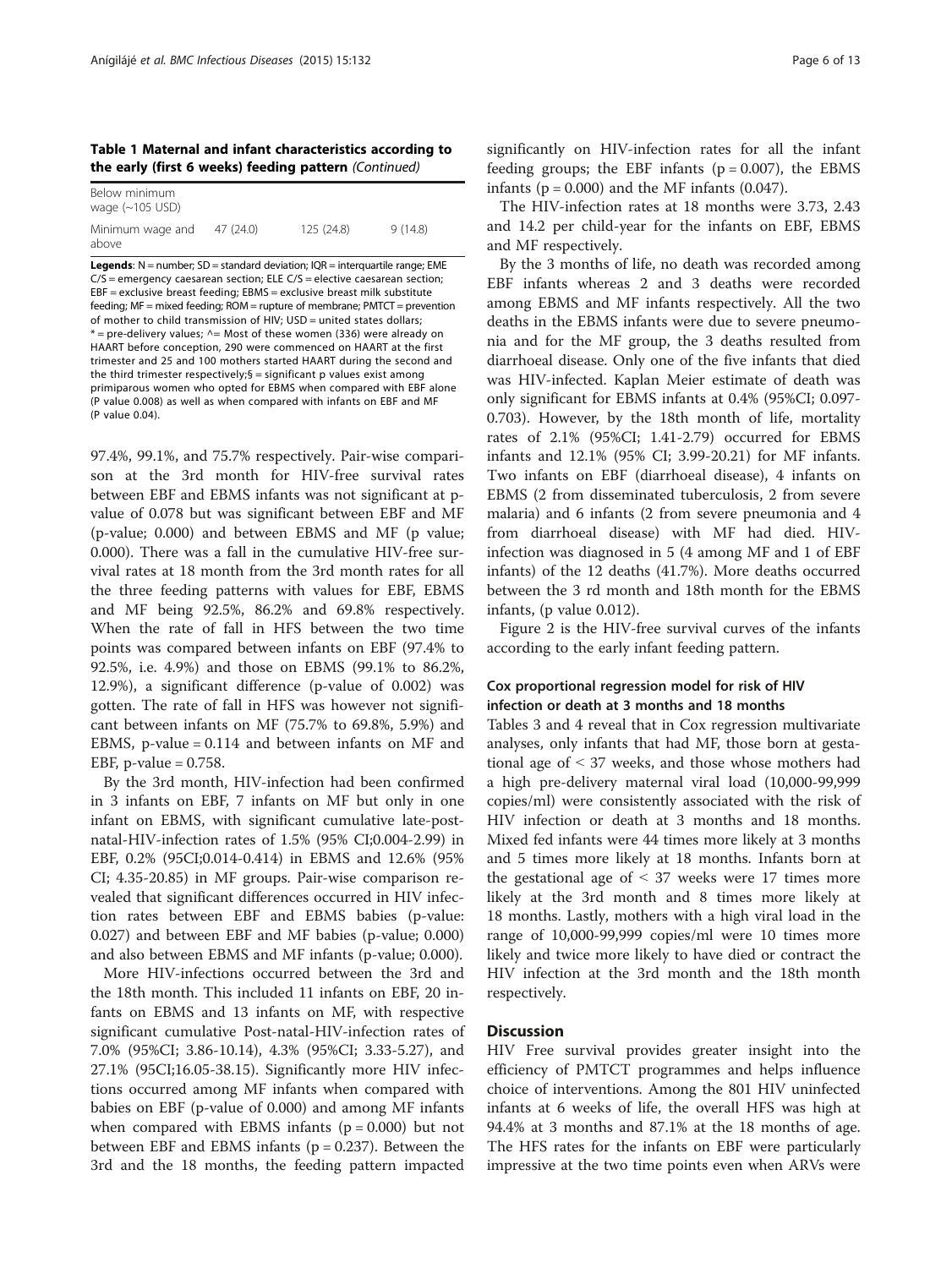|                                            | Kaplan-Meier estimate at<br>the 3rd month % (95CI) | P value = between<br><b>EBF and EBMS</b>      | Kaplan- Meier estimate at<br>the 18th month %(95CI) | $P$ value = between<br><b>EBF and EBMS</b>    | P value between HFS<br>rates at 3rd month<br>and 18th month |
|--------------------------------------------|----------------------------------------------------|-----------------------------------------------|-----------------------------------------------------|-----------------------------------------------|-------------------------------------------------------------|
|                                            |                                                    | P value $*$ = between<br><b>EBF and MIXED</b> |                                                     | P value $*$ = between<br><b>EBF and MIXED</b> |                                                             |
|                                            |                                                    | P value^=between<br><b>EBMS and MIXED</b>     |                                                     | P value^=between<br><b>EBMS and MIXED</b>     |                                                             |
| Cumulative<br>overall HFS                  | 94.4%                                              |                                               | 87.1%                                               |                                               | 0.000                                                       |
| <b>HFS</b> according to<br>feeding pattern |                                                    |                                               |                                                     |                                               |                                                             |
| <b>EBF</b>                                 | 97.4% (95.4 -99.4)                                 | 0.078                                         | 92.5% (89.26-95.74)                                 | 0.107                                         | 0.027                                                       |
| <b>EBMS</b>                                | 99.1% (98.6-99.6)                                  | $*0.000$                                      | 86.2% (84.55-87.85)                                 | $*0.000$                                      | 0.000                                                       |
| MF                                         | 75.7% (65.0 -86.4)                                 | $^{\wedge}0.000$                              | 69.8% (58.39-81.21)                                 | $^{\wedge}0.000$                              | 0.466                                                       |
| <b>HIV-infection</b>                       |                                                    |                                               |                                                     |                                               |                                                             |
| <b>EBF</b>                                 | 1.5% (0.004 -2.99)                                 | 0.027                                         | 7.0% (3.86-10.14)                                   | 0.237                                         | 0.007                                                       |
| <b>EBMS</b>                                | $0.2\%$ (0.014-0.414)                              | $*0.000$                                      | 4.3% (3.33-5.27)                                    | $*0.000$                                      | 0.000                                                       |
| MF                                         | 1.26% (4.35-20.85)                                 | $^{\wedge}0.000$                              | 27.1% (16.05-38.15)                                 | $^{\wedge}0.000$                              | 0.047                                                       |
| Death                                      |                                                    |                                               |                                                     |                                               |                                                             |
| <b>EBF</b>                                 | 0% (NA)                                            | 0.395                                         | $1.1\% (-0.18 - 2.38)$                              | 0.567                                         | 0.142                                                       |
| <b>EBMS</b>                                | $0.4\%$ (0.092 - 0.703)                            | $*0.002$                                      | 2.1% (1.41-2.79)                                    | $*0.000$                                      | 0.012                                                       |
| MF                                         | $4.9\%$ $(-0.47 - 10.27)$                          | $^{\wedge}0.000$                              | 12.1 (3.99-20.21)                                   | $^{\wedge}0.000$                              | 0.157                                                       |

#### <span id="page-6-0"></span>Table 2 HIV-free survival, HIV-infection and infants' mortality according to the early infants' feeding pattern

Legends: HFS = HIV free survival; EBF = exclusive breast feeding; EBMS = exclusive breast milk substitute feeding; MF = mixed feeding; NA = not available. The rates of fall in HFS over the 3rd and the 18th month was compared by sample t-test for proportions between infants on: EBF and EBMS, p-value =0.002, t-statistics = 3.096; MF and EBMS, p-value = 0.114, t-statistics = 1.584; MF and EBF, p-value = 0.758, t-statistics = 0.309.

not administered to these infants for post exposure prophylaxis through breastfeeding period. We propose that, a higher HFS values are obtainable if ARVs had been administered to these infants through breastfeeding; although, the development of drug resistance and

the prolonged exposure of HIV-uninfected children to unwarranted ARVs are contending issues. Infants that were mix fed had the lowest HFS rates at 3 months and 18 months and thus contributed adversely to the overall HFS rates seen.

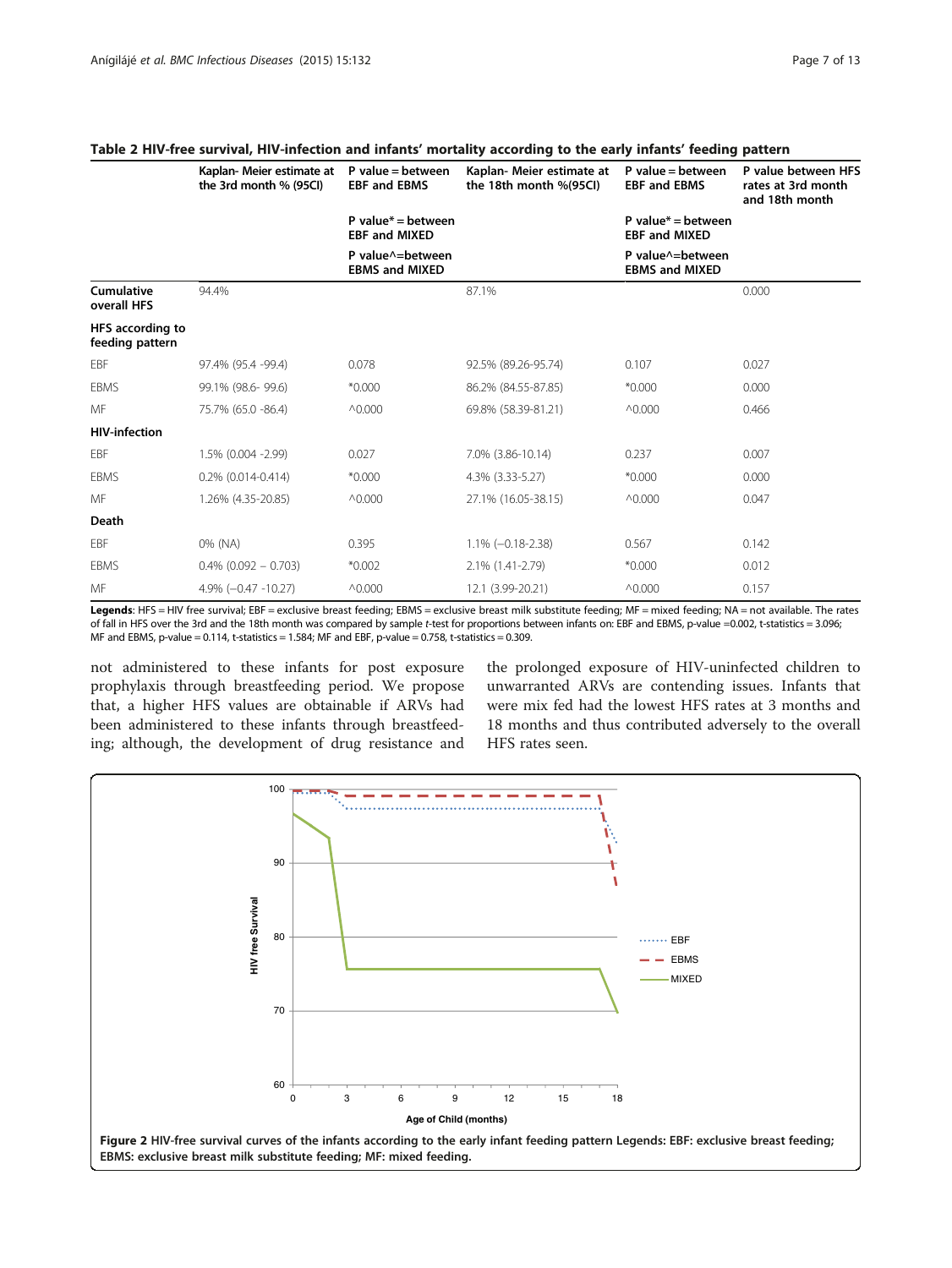# <span id="page-7-0"></span>Table 3 Cox proportional regression model for risk of HIV infection or death at 3 months

| Variable                                     | <b>HIV-infection or</b><br>Death N (%) | Univariate analysis<br>p-value | Multivariate aHR<br>(95%CI) | analysis<br>p-value |
|----------------------------------------------|----------------------------------------|--------------------------------|-----------------------------|---------------------|
| Mode of feeding                              |                                        |                                |                             |                     |
| EBF (Ref)                                    | 3(20.0)                                |                                |                             |                     |
| EBMS                                         | 3(20.0)                                | 0.209                          | $0.368$ (0.059 - 2.305)     | 0.286               |
| MF                                           | 9(60.0)                                | 0.000                          | 44.12 (5.574 - 349.214)     | 0.000               |
| Birth weight (grams)                         |                                        |                                |                             |                     |
| ≥2500 (Ref)                                  | 15 (100.0)                             |                                |                             |                     |
| $<$ 2500                                     | 0(0.0)                                 | 0.402                          | $0.000$ $(0.000 - 0.000)$   | 0.982               |
| Gestational age                              |                                        |                                |                             |                     |
| (weeks)                                      |                                        |                                |                             |                     |
| $\geq$ 37 (Ref)                              | 11(78.3)                               |                                |                             |                     |
| $37$                                         | 4(26.7)                                | 0.000                          | $17.00(1.817 - 159.083)$    | 0.013               |
| Mode of delivery                             |                                        |                                |                             |                     |
| ELE C/S (Ref)                                | 2(13.3)                                |                                |                             |                     |
| Vaginal                                      | 12 (80.0)                              | 0.000                          | $0.023$ (0.000 - 1.271)     | 0.065               |
| EME C/S                                      | 1(6.7)                                 | 0.043                          | $0.083$ (0.001 - 7.157)     | 0.273               |
| <b>ROM</b>                                   |                                        |                                |                             |                     |
| NO ROM (Ref)                                 | 2(13.3)                                |                                |                             |                     |
| <4 hours                                     | 11(73.3)                               | 0.000                          | $0.962$ (0.085 - 10.835)    | 0.975               |
| $\geq$ 4 hours                               | 2(13.3)                                | 0.029                          | <b>NA</b>                   | <b>NA</b>           |
| Vaginal tear                                 |                                        |                                |                             |                     |
| No (Ref)                                     | 8(53.3)                                |                                |                             |                     |
| Yes                                          | 7(46.7)                                | 0.031                          | $2.309$ (0.604 - 8.832)     | 0.221               |
| Oral thrush                                  |                                        |                                |                             |                     |
| No (Ref)                                     | 14 (93.3)                              |                                |                             |                     |
| Yes                                          | 1(6.7)                                 | 0.0231                         | $0.034$ (0.000 - 2.952)     | 0.137               |
| Oral sores                                   |                                        |                                |                             |                     |
| No (Ref)                                     | 15 (100.0)                             |                                |                             |                     |
| Yes                                          | 0(0.0)                                 | 0.719                          | $0.000$ (0.000 - 0.000)     | 0.990               |
| Mothers' age group in years                  |                                        |                                |                             |                     |
| 15-24 (Ref)                                  |                                        |                                |                             |                     |
| 25-34                                        | 1(6.7)                                 |                                |                             |                     |
| 35-39                                        | 10(66.7)                               | 0.319                          | <b>NA</b>                   | <b>NA</b>           |
| $\geq 40$                                    | 3(20.0)                                | 0.178                          |                             |                     |
|                                              | 1(6.7)                                 | 0.155                          |                             |                     |
| *Mothers' CD4 count (Cells/mm <sup>3</sup> ) |                                        |                                |                             |                     |
| $\geq$ 500 (Ref)                             | 3(21.4)                                |                                |                             |                     |
| $<$ 200                                      | 3(21.4)                                | 0.329                          | $1.592(0.295 - 8.588)$      | 0.588               |
| 200-349                                      | 2(14.3)                                | 0.499                          | $0.359$ (0.055 - 2.355)     | 0.286               |
| 350-499                                      | 6 (42.9)                               | 0.093                          | $0.139(0.020 - 0.964)$      | 0.046               |
| *Mothers' viral load (Copies/ml)             |                                        |                                |                             |                     |
| $<$ 1000 (Ref)                               | 7(50.0)                                |                                |                             |                     |
| 1000-9999                                    | 2(14.3)                                | 0.998                          | $1.421(0.233 - 8.669)$      | 0.703               |
| 10,000-99,999                                | 5(35.7)                                | 0.004                          | $10.68$ (1.559 - 73.174)    | 0.016               |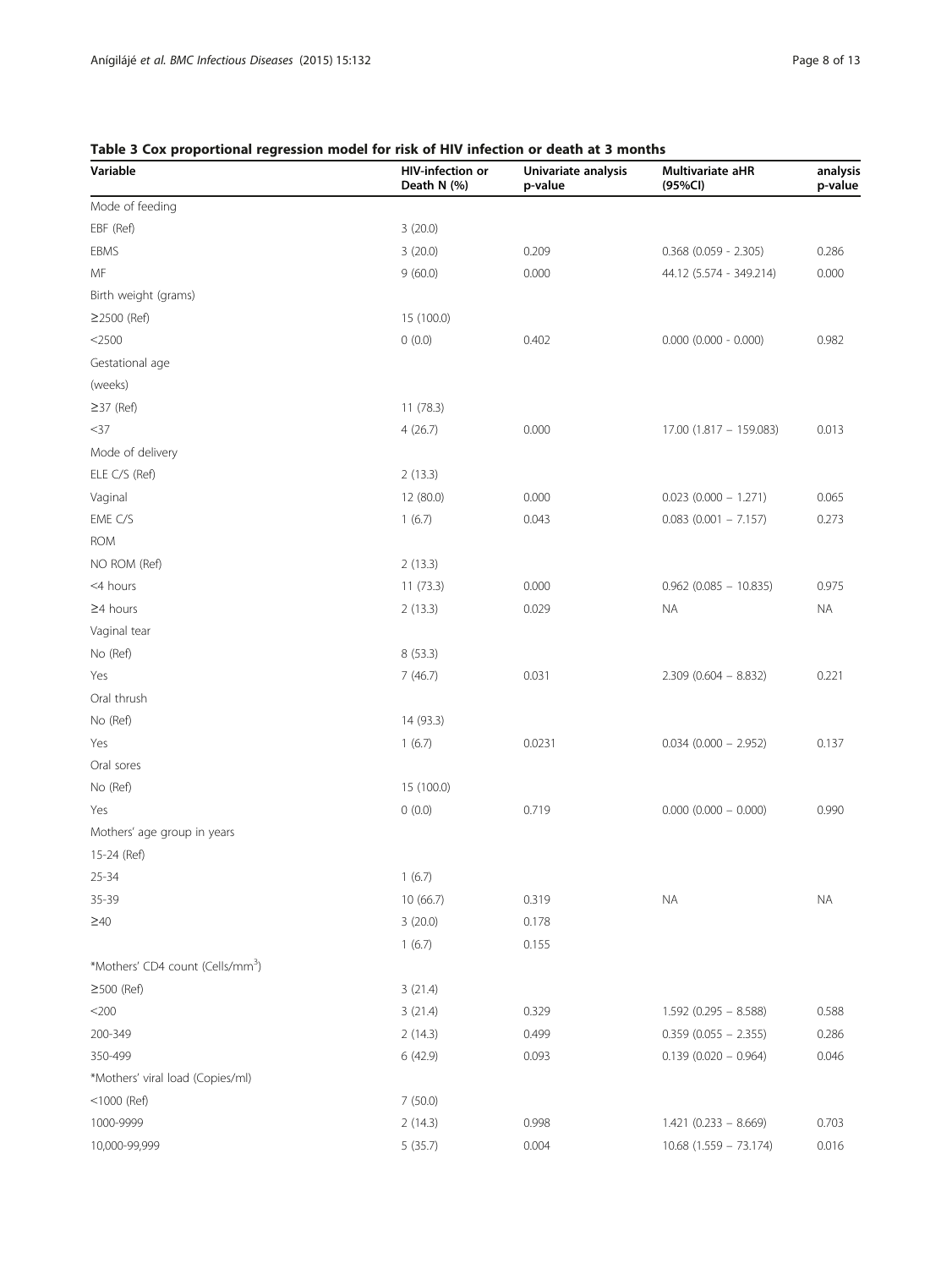| $\geq$ 100,000                                                                       | 0(0.0)     | 0.981 | $0.000$ (0.000 $-$ 0.000)  | 0.994     |
|--------------------------------------------------------------------------------------|------------|-------|----------------------------|-----------|
| PMTCT intervention in the mother                                                     |            |       |                            |           |
| <b>HAART</b>                                                                         | 3(20.0)    |       |                            |           |
| ARV                                                                                  | 12 (80.0)  | 0.036 | $0.639(0.068 - 6.010)$     | 0.695     |
| *Mothers' hemoglobin                                                                 |            |       |                            |           |
| $\geq$ 10 g/dl (Ref)                                                                 | 3(20.0)    |       |                            |           |
| $<$ 10 g/dl                                                                          | 12 (80.0)  | 0.570 | <b>NA</b>                  | <b>NA</b> |
| Parity                                                                               |            |       |                            |           |
| $1$ (Ref)                                                                            | 3(20.0)    |       |                            |           |
| $2 - 4$                                                                              | 9(60.0)    | 0.075 | $3.107(0.628 - 15.369)$    | 0.165     |
| $\geq$ 5                                                                             | 3(20.0)    | 0.056 | $4.378(0.415 - 46.155)$    | 0.219     |
| Breast problems reported or diagnosed at any time<br>between birth and the 3rd month |            |       |                            |           |
| No (Ref)                                                                             | 14 (93.3)  |       |                            |           |
| Yes                                                                                  | 1(6.7)     | 0.311 | $16.365$ (1.359 - 197.091) | 0.028     |
| Mothers' vital status at 3rd month                                                   |            |       |                            |           |
| Alive (Ref)                                                                          | 15 (100.0) |       |                            |           |
| Dead                                                                                 | 0(0.0)     | 0.814 | $0.000$ $(0.000 - 0.000)$  | 0.997     |
| Mothers' level of education                                                          |            |       |                            |           |
| Some (Ref)                                                                           | 10(66.7)   |       |                            |           |
| None                                                                                 | 5 3 3 . 3  | 0.274 | <b>NA</b>                  | <b>NA</b> |
| Mothers' marital status                                                              |            |       |                            |           |
| With a partner (Ref)                                                                 | 13 (86.7)  | 0.167 | <b>NA</b>                  | <b>NA</b> |
| Without a partner                                                                    | 3(13.3)    |       |                            |           |
| Mothers/Family monthly income Minimum wage and<br>above (Ref)                        |            |       |                            |           |
| Below minimum                                                                        | 1(6.7)     |       |                            |           |
| wage (~105 USD)                                                                      | 14 (93.3)  | 0.150 | <b>NA</b>                  | <b>NA</b> |

#### Table 3 Cox proportional regression model for risk of HIV infection or death at 3 months (Continued)

Legends: Ref = reference variable; EME C/S = emergency caesarean section; ELE C/S = elective caesarean section; EBF = exclusive breast feeding; EBMS = exclusive breast milk substitute feeding; MF = mixed feeding; ROM = rupture of membrane; PMTCT = prevention of mother to child transmission of HIV; HAART = highly active antiretroviral therapy; ARVs = antiretroviral prophylaxis; USD = United States dollars; \* = pre-delivery values; NA = not available.

The HFS rate of 92.5% in this study of HIV-exposed infants on EBF at 18 months is comparable to the reported HFS rates over 12–18 months in similar settings in other countries where breastfeeding took place for up to 6 months. Furthermore, the HFS rate of 92.5% was better than the HFS rates of: 84.7% in Kenya [\[20](#page-12-0)]; 84.9% in Botswana [\[21\]](#page-12-0); 86.4% in Tanzania [\[22](#page-12-0)] and 91.0% in South Africa [\[23\]](#page-12-0); but lower than the HFS rates of 96% in Cote d'Ivoire [[24](#page-12-0)] and in Uganda [[25\]](#page-12-0).

In making comparison however, we are very cautious of conclusive generalization because of differences in the nature of our study and the designs of others [[20-25](#page-12-0)].

The present study also reveals that infants who were mix fed had a greater likelihood of dying or contracting HIV infection at 3 months and at 18 months. In actual fact, infants on MF were responsible for most deaths, occurring majorly from diarrheal disease and severe

pneumonia. HIV-infection was also documented in most of the dead mixed fed infants. Similar findings have been reported earlier [\[13,14](#page-11-0)].

In addition, infants born at the gestational age of ˂ 37 weeks were also found to be more at risk of HIV infection or death at the two time points. Along with previous studies [\[26,27\]](#page-12-0), our study also supports the fact that preterm births may be associated with an increased risk of HIV infection.

Furthermore, infants of mothers with a high predelivery viral load (10,000-99,999 copies/ml) were more likely to have HIV infection or died at the 3rd month and at the 18th month. This finding is not unexpected as maternal viral load is a risk factor for post-natal HIV transmission; with the plasma viral loads correlating positively with the breast milk HIV viral loads and thus, a higher risk of HIV transmission through breastfeeding [[16](#page-12-0)].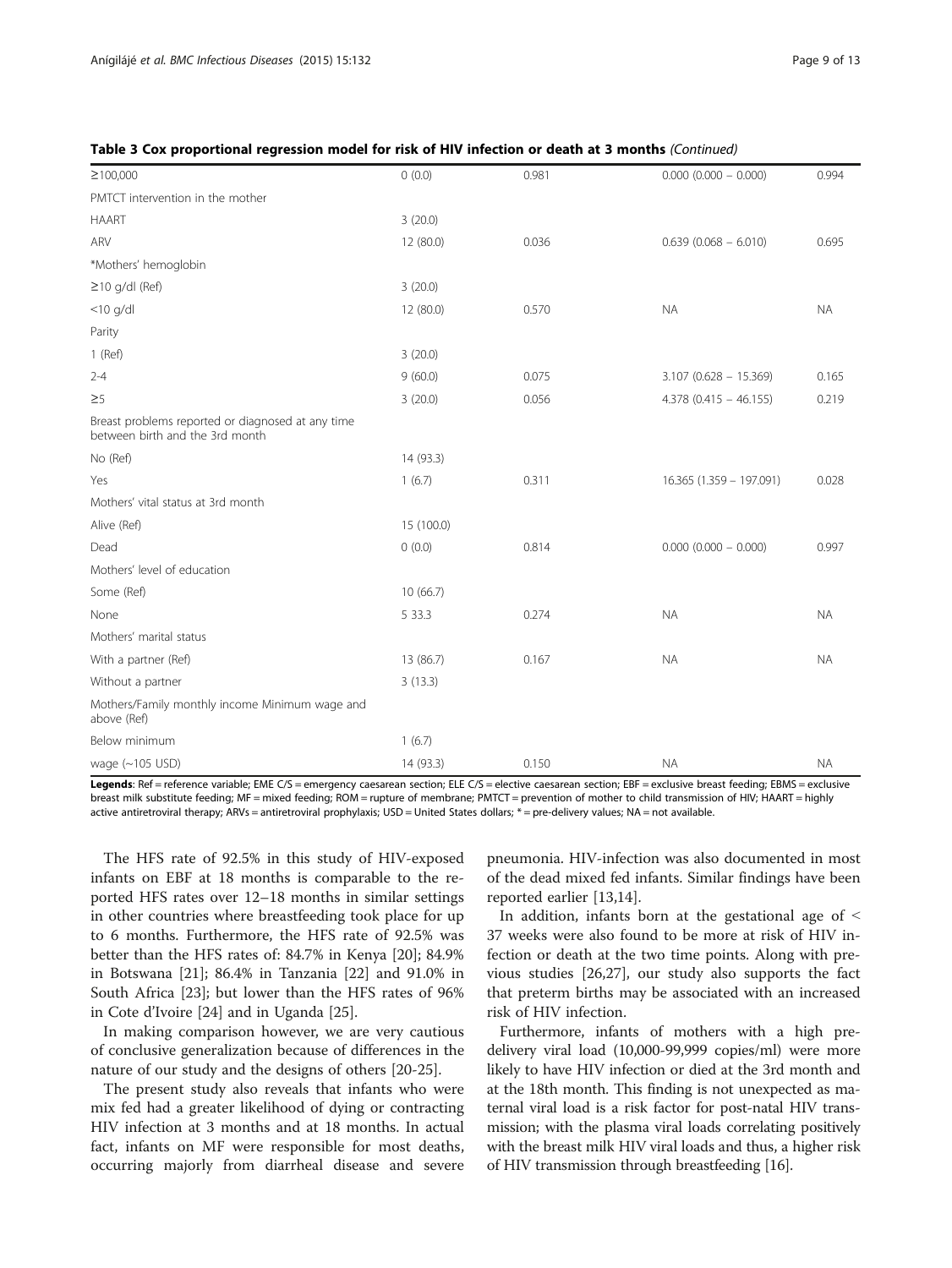# <span id="page-9-0"></span>Table 4 Cox proportional regression model for risk of HIV infection or death at 18 months

|                             | <b>HIV-infection or</b><br>Death N (%) | Univariate analysis<br>p-value | Multivariate aHR<br>(95%CI) | Analysis<br>p-value |
|-----------------------------|----------------------------------------|--------------------------------|-----------------------------|---------------------|
| Mode of feeding             |                                        |                                |                             |                     |
| EBF (Ref)                   | 12 (23.5)                              |                                |                             |                     |
| EBMS                        | 24 (47.1)                              | 0.148                          | $0.382$ (0.175 - 0.832)     | 0.015               |
| MF                          | 15 (29.4)                              | 0.000                          | $5.182(2.273 - 11.809)$     | 0.000               |
| Birth weight (grams)        |                                        |                                |                             |                     |
| ≥2500 (Ref)                 | 47 (92.2)                              |                                |                             |                     |
| $<$ 2500                    | 4(7.8)                                 | 0.568                          | $0.808$ (0.273 - 2.397)     | 0.701               |
| Gestational age (weeks)     |                                        |                                |                             |                     |
| $\geq$ 37 (Ref)             | 41 (80.4)                              |                                |                             |                     |
| $<$ 37                      | 10 (19.6)                              | 0.000                          | $8.084$ (2.921 - 22.375)    | 0.000               |
| Mode of delivery            |                                        |                                |                             |                     |
| ELE C/S (Ref)               | 2(3.9)                                 |                                |                             |                     |
| Vaginal                     | 46 (90.2)                              | 0.032                          | $0.447$ (0.045 - 4.452)     | 0.492               |
| EME C/S                     | 3(5.9)                                 | 0.243                          | $0.977$ (0.078 - 12.298)    | 0.986               |
| <b>ROM</b>                  |                                        |                                |                             |                     |
| NO ROM (Ref)                | 2(3.9)                                 |                                |                             |                     |
| <4 hours                    | 40 (78.4)                              | 0.022                          | $0.637(0.224 - 1.811)$      | 0.398               |
| $\geq$ 4 hours              | 9(17.6)                                | 0.706                          | ΝA                          | <b>NA</b>           |
| Vaginal tear                |                                        |                                |                             |                     |
| No (Ref)                    | 33 (64.7)                              |                                |                             |                     |
| Yes                         | 18 (35.3)                              | 0.022                          | $1.598(0.820 - 3.113)$      | 0.168               |
| Oral thrush                 |                                        |                                |                             |                     |
| No (Ref)                    | 49 (96.1)                              |                                |                             |                     |
| Yes                         | 2(3.9)                                 | 0.227                          | $0.317$ (0.043 - 2.338)     | 0.206               |
| Oral sores                  |                                        |                                |                             |                     |
| No (Ref)                    | 50 (98.0)                              |                                |                             |                     |
| Yes                         | 1(2.0)                                 | 0.857                          | $3.015$ (0.285 - 31.927)    | 0.359               |
| Mothers' age group in years |                                        |                                |                             |                     |
| 15-24 (Ref)                 | 8(16.7)                                |                                |                             |                     |
| $25 - 34$                   | 34 (66.7)                              | 0.704                          | ΝA                          | ΝA                  |
| 35-39                       | 8(15.7)                                | 0.364                          |                             |                     |
| $\geq 40$                   | 1(2.0)                                 | 0.837                          |                             |                     |
| *Mothers' CD4 count         |                                        |                                |                             |                     |
| (Cells/mm <sup>3</sup> )    |                                        |                                |                             |                     |
| $\geq$ 500 (Ref)            | 8(16.7)                                |                                |                             |                     |
| $<$ 200                     | 12 (25.0)                              | 0.065                          | $2.009$ (0.683 - 5.904)     | 0.205               |
| 200-349                     | 16(33.3)                               | 0.816                          | $1.465(0.596 - 3.600)$      | 0.405               |
| 350-499                     | 12 (25.0)                              | 0.990                          | $1.252(0.544 - 2.883)$      | 0.597               |
| *Mothers' viral load        |                                        |                                |                             |                     |
| (Copies/ml)                 |                                        |                                |                             |                     |
| $<$ 1000 (Ref)              | 25 (53.2)                              | 0.265                          | $1.468(0.683 - 3.153)$      | 0.325               |
| 1000-9999                   | 10(21.3)                               | 0.001                          | $2.526(1.103 - 5.787)$      | 0.028               |
| 10,000-99,999               | 11 (23.4)                              | 0.864                          | $0.617(0.073 - 5.211)$      | 0.658               |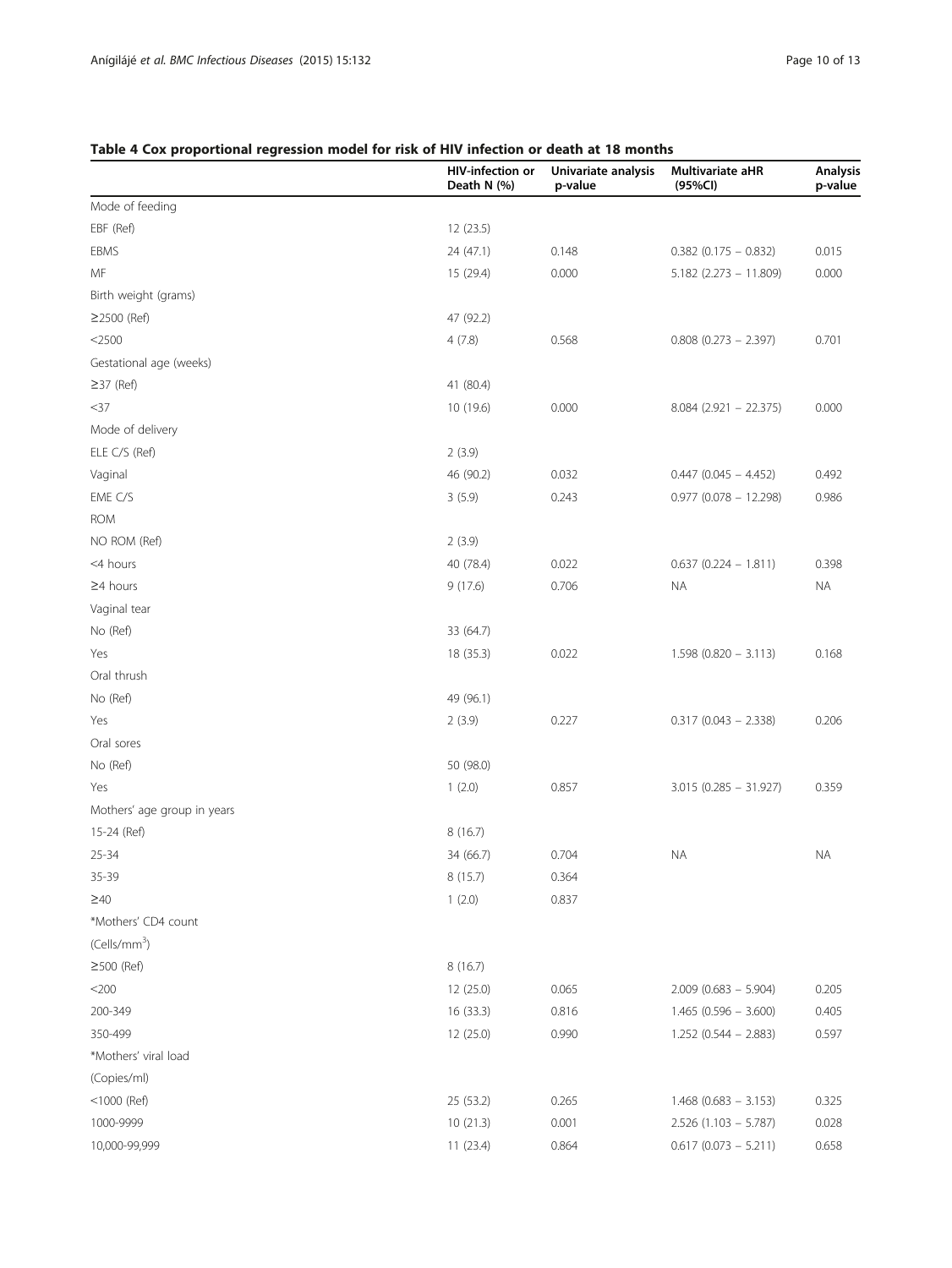| $\geq$ 100,000                                                                        | 1(2.1)     |       |                           |           |
|---------------------------------------------------------------------------------------|------------|-------|---------------------------|-----------|
| PMTCT intervention in the mother                                                      |            |       |                           |           |
| <b>HAART</b>                                                                          | 6(11.8)    |       |                           |           |
| ARVs                                                                                  | 45 (88.2)  | 0.064 | $2.069$ (0.784 - 5.460)   | 0.142     |
| *Mothers' hemoglobin                                                                  |            |       |                           |           |
| $\geq$ 10 g/dl (Ref)                                                                  | 13 (25.6)  | 0.058 | $0.755(0.332 - 1.718)$    | 0.530     |
| 10 g/dl                                                                               | 38 (74.5)  |       |                           |           |
| Parity                                                                                |            |       |                           |           |
| $1$ (Ref)                                                                             | 24 (47.1)  |       |                           |           |
| $2 - 4$                                                                               | 22 (43.1)  | 0.942 | <b>NA</b>                 | <b>NA</b> |
| $\geq$ 5                                                                              | 5(9.8)     | 0.760 |                           |           |
| Breast problems reported or diagnosed at any time between birth<br>and the 18th month |            |       |                           |           |
| No (Ref)                                                                              | 50 (98.0)  |       |                           |           |
| Yes                                                                                   | 1(2.0)     | 0.834 | $1.437(0.187 - 11.203)$   | 0.729     |
| Mothers' vital status at 18 month                                                     |            |       |                           |           |
| Alive (Ref)                                                                           | 51 (100.0) |       |                           |           |
| Dead                                                                                  | 0(0.0)     | 0.707 | $0.000$ $(0.000 - 0.000)$ | 0.973     |
| Mothers' level of education                                                           |            |       | <b>NA</b>                 | <b>NA</b> |
| Some (Ref)                                                                            | 38 (74.5)  |       |                           |           |
| None                                                                                  | 13 (25.5)  | 0.566 |                           |           |
| Mothers' marital status                                                               |            |       |                           |           |
| With a partner (Ref)                                                                  | 48 94.1    | 0.796 | <b>NA</b>                 | <b>NA</b> |
| Without a partner                                                                     | 1(5.9)     |       |                           |           |
| Mothers/Family monthly income                                                         |            |       |                           |           |
| Minimum and above wage (Ref)                                                          | 12(23.5)   |       |                           |           |
| Below minimum wage (~105 USD)                                                         | 39 (76.5)  | 0.781 | <b>NA</b>                 | <b>NA</b> |

#### Table 4 Cox proportional regression model for risk of HIV infection or death at 18 months (Continued)

Legends: Ref = reference variable; EME C/S = emergency caesarean section; ELE C/S = elective caesarean section; EBF = exclusive breast feeding; EBMS = exclusive breast milk substitute feeding; MF = mixed feeding; ROM = rupture of membrane; PMTCT = prevention of mother to child transmission of HIV; HAART = highly active antiretroviral therapy; ARVs = antiretroviral prophylaxis; USD = United States dollars; \* = pre-delivery values; NA = not available.

This study also revealed that at the 3rd month and 18th month of life, a respective late cumulative postnatal-HIV-transmission rates of 0.2% and 4.3% occurred among infants on EBMS. These findings have an important programmatic implication. It shows that, among mothers who reported 'EBMS', the HIV transmission seen in this group could only meant that these infants had been breastfed and were therefore mixed fed. It implies that even when infant formula and methods for sterilising water were provided free of cost, mothers still reverted to breastfeeding at some points in time and therefore efforts at EBMS feeding is not feasible in our setting and should be strongly discouraged.

Lastly, a higher and a significant drop off in HFS were seen among EBMS infants (from the 3rd to the 18th month) when compared to EBF. It shows that the apparent higher HFS rate that was seen earlier among our EBMS infants rapidly decayed over time and as early as

the 18th month of follow-up. This significant decline further argues in favour of EBF over EBMS feeding.

#### Limitations of study

Although we have tried to eliminate the possibility of an early post-natal- HIV transmission (occurring during pregnancy and labour) via exclusion of babies that were DNA/PCR positive at 6th week, on the other hand, a reasonable window of late post-natal -HIV transmission due to breast milk is actually possible from the 4th week. We do not have a control over this possibility. Firstly, this was a retrospective study and secondly, DNA/PCR screening is only routinely done at the 6th week and the 3rd month of life of the HIV-exposed infants in our ART programme protocol. Also, we were constrained to classifying the infants into the feeding patterns at the 6th week, rather than at the 6th month of the expected EBF or EBMS. We did this, so that we could take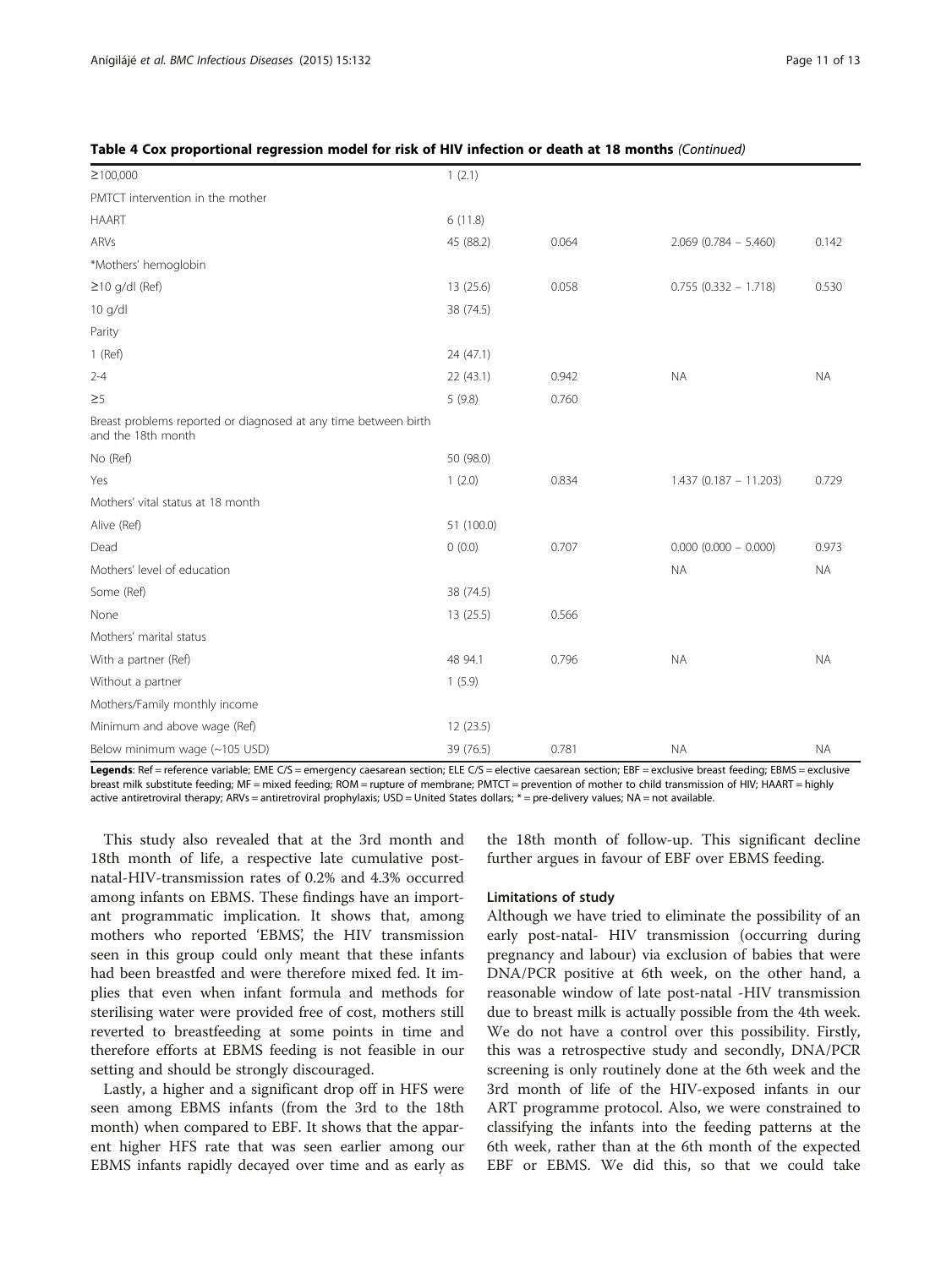<span id="page-11-0"></span>advantage of the knowledge of their HIV status at the 6th week as stated above. Also, the reported infants' feeding pattern was by maternal recall and the possibility of bias is high. Regardless of these limitations, our study had a consistency in the feeding practice in accordance with a WHO guideline [10]. Secondly, the decision to breastfeed exclusively or not was not associated with some maternal and infants indicators of health as there were no significant differences (except for parity) in these variables between the feeding patterns. Rather, the choices in the feeding pattern (either EBF or EBMS) may have been informed by the pre-delivery counselling sessions that the mothers had during antenatal care.

#### Conclusion

This study indicates that HIV-free survival rate was impressive and comparable for infants on EBF and EBMS at 3 months and at 18 months of life. It shows that MF, preterm deliveries and a high pre-delivery maternal viral load were consistently associated with a higher likelihood of infants' death or HIV acquisition at 3 months and 18 months of follow-up. However, BMS feeding was associated with a significant drop off in HFS rate over time and babies on BMS reverted to MF. More also, in most African countries, when and where BMS is provided free, its sustainability depends on the generosity of the PMTCT Implementers which often, may not be predictable. For example, the free supply of EBMS offered to mothers in our programme came to an abrupt end in August 2011.

The 2010 WHO [\[28](#page-12-0)] recommendation still advocates that mothers known to be HIV-infected can give infant formula to their HIV uninfected infants or infants of an unknown status, when AFASS are met; our study has clearly shown that even when these infant formula are provided free of cost and efforts at safety preparation of this infant formula attempted, mothers still mixed fed their babies by engaging in breastfeeding. We therefore strongly recommend that EBF is the most feasible, most practicable and the safest mode of infant feeding within the context of HIV infection in our setting.

#### Competing interests

The authors declare that they have no competing interests.

#### Authors' contributions

EAA conceived and designed the study, participated in the data sorting, statistical analysis, data interpretation and literature review, drafted the initial manuscript and also critically reviewed it for intellectual content. OJD participated in data acquisition and critically reviewed the manuscript. AO participated in the design of the study, data interpretation, and critically reviewed the manuscript. BA participated in the design and critically reviewed the manuscript. SAA performed the statistical analysis, data interpretation and also critically reviewed the manuscript. All authors read and approved the final manuscript.

#### Acknowledgements

The authors want to acknowledge and thank all the patients, Dr Abah J. (the Principal Investigator) and other members of staff of the APIN/Harvard PEPFAR program at the Federal Medical Centre, Makurdi, Benue State, Nigeria. We also like to acknowledge these doctors who were part of the managing team but who did not meet the Authorship criteria for this study: Joseph Popoola, Jane Emembolu, Francis Ugwuh, Joy Akagu, Augustine Agbedeh and Samuel Vandeyoon.

#### Author details

<sup>1</sup> Department of Paediatrics, Benue State University, Makurdi, Benue State, Nigeria. <sup>2</sup> Centre for Clinical Care and Clinical Research, 29 Mambilla Street, Off Aso Drive, Maitama, Abuja, Nigeria. <sup>3</sup>Department of Obstetrics and Gynaecology Federal Medical Centre, Makurdi, Benue State, Nigeria. <sup>4</sup>Department of Community Medicine, University of Ilorin, Ilorin, Kwara State, Nigeria.

#### Received: 10 February 2014 Accepted: 5 March 2015 Published online: 18 March 2015

#### References

- 1. Chama CM, Bello M, Ajayi BA, Zarma S, Gashau W. The use of highly active antiretroviral therapy for the prevention of mother-to-child transmission of the human immunodeficiency virus in Nigeria. J Obstet Gynaecol. 2010;30:362–36.
- 2. Tukur J, Galadanci H, Adeleke SI, Mukhtar-Yola M. Outcome of delivery among HIV positive mothers at Aminu Kano Teaching Hospital, Kano. Niger J Med. 2007;16:34–7.
- 3. Ugochukwu EF, Kalu OS. Early infant diagnosis of HIV infection in Southeastern Nigeria: Prevalence of HIV infection among HIV-exposed babies. WAJM. 2009;29:3–7.
- 4. Anoje C, Aiyenigba B, Suzuki C, Badru1 T, Akpoigbe K, Odo M, et al. Reducing mother-to-child transmission of HIV: findings from an early infant diagnosis program in south-south region of Nigeria. BMC Public Health. 2012;12:184.
- 5. Audu RA, Salu OB, Musa AZ, Onyewuche J, Funso-Adebayo EO, Iroha EO, et al. Estimation of the rate of mother to child transmission of HIV in Nigeria. Afr J Med Med Sci. 2006;35:121–4.
- 6. Stringer EM, Chi BH, Chintu N, Creek TL, Ekouevi DK, Coetzee D, et al. Monitoring effectiveness of programmes to prevent mother-to-child HIV transmission in lower-income countries. Bull World Health Organ. 2008;86:57–62.
- 7. Iliff PJ, Piwoz EG, Tavengwa NV, Zunguza CD, Marinda ET, Nathoo KJ, et al. Early exclusive breastfeeding reduces the risk of postnatal HIV-1 transmission and increases HIV-free survival. AIDS. 2005;19:699–708.
- 8. Coutsoudis A, Pillay K, Kuhn L, Spooner E, Tsai WY, Coovadia HM, et al. Method of feeding and transmission of HIV-1 from mothers to children by 15 months of age: prospective cohort study from Durban, South Africa. AIDS. 2001;15:379–87.
- 9. Bulterys M, Fowler MG, Van Rompay KK, Kourtis AP. Prevention of Mother-to-Child Transmission of HIV-1 through Breast-Feeding: Past, Present, and Future. J Infect Dis. 2004;189:2149–53.
- 10. World Health Organization. New data on the prevention of mother-to-child transmission of HIV and their policy implications: conclusions and recommendations. Technical Consultation on behalf of the UNFPA/ UNICEF/WHO/UNAIDS Inter-Agency Task Team on Mother-to-Child Transmission of HIV. Geneva. 2001. Available at:[http://whqlibdoc.who.int/](http://whqlibdoc.who.int/hq/2001/WHO_RHR_01.28.pdf) [hq/2001/WHO\\_RHR\\_01.28.pdf.](http://whqlibdoc.who.int/hq/2001/WHO_RHR_01.28.pdf) Accessed 15 Dec 2013.
- 11. Oladokun RE, Brown BJ, Osinusi K. Infant feeding pattern of HIV-positive women in a prevention of mother-to-child transmission (PMTCT) programme. AIDS Care. 2010;22:1108–14.
- 12. Anígilájé EA, Dabit OJ, Ageda B, Hwande S, Bitto TT. The Prevalence and Predictors of HIV Infection among Children of Mothers who Missed Prevention of Mother to Child Transmission of HIV Interventions in Makurdi. Nigeria J AIDS Clin Res. 2013;4:249.
- 13. Chetty T, Naidu KK, Newell ML: Systematic review of HIV-free survival by feeding practices. From birth to 18 months.World Health Organization 2010. Available at:[http://www.who.int/child\\_adolescent\\_health/documents/](http://www.who.int/child_adolescent_health/documents/9789241599535_annex_2.pdf) [9789241599535\\_annex\\_2.pdf.](http://www.who.int/child_adolescent_health/documents/9789241599535_annex_2.pdf) Accessed 12 Oct 2013.
- 14. United States Agency for International Development. Improving Child Health and HIV-Free Survival. A Review of Current Research on Risks and Benefits of Infant Feeding Options for HIV-Positive Moms. 2010. Available at